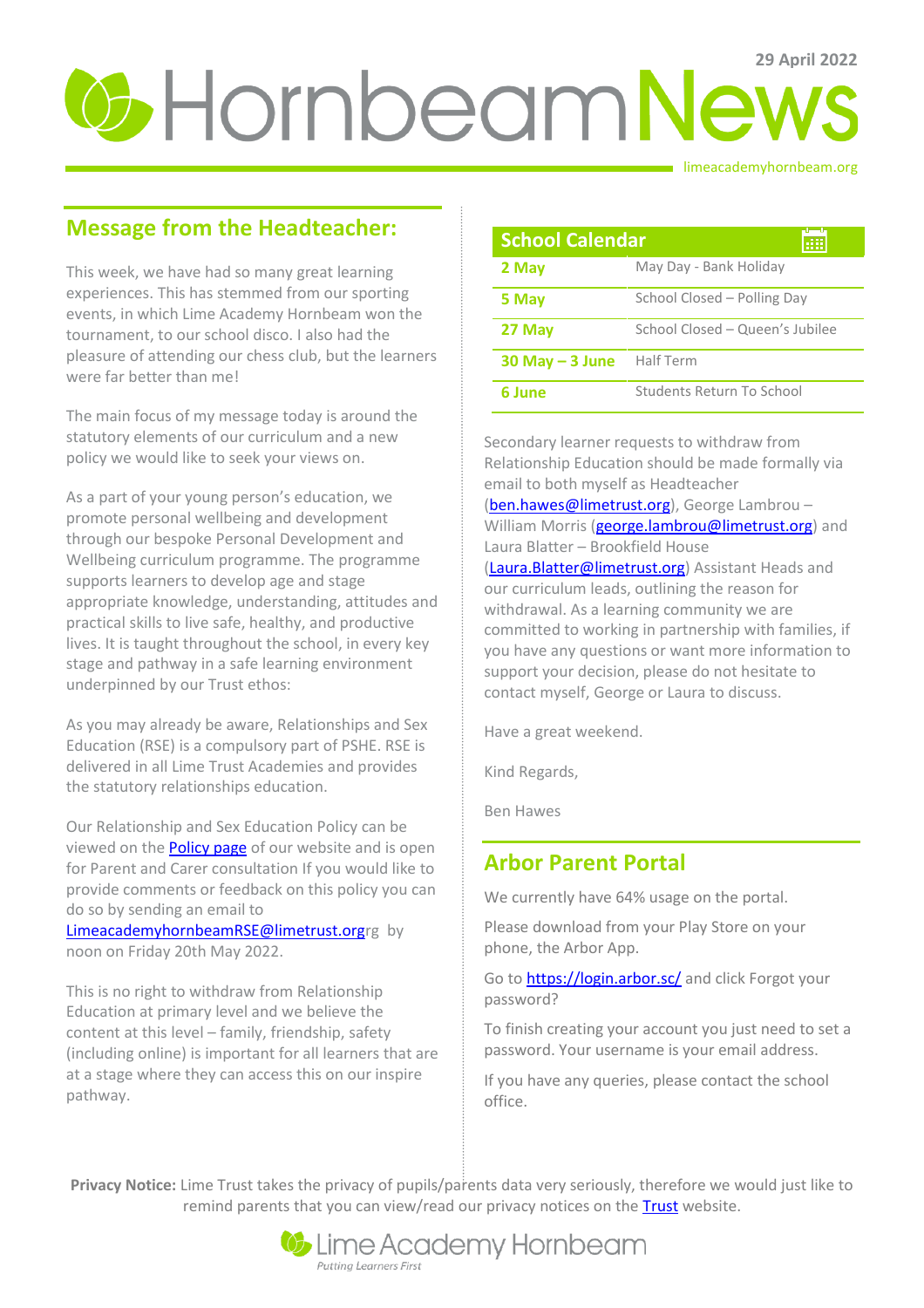# **Parental Engagement**

Dear Parent and Carers,

Please note our schedule of virtual sessions @ 11.30am has started (see link below).

**You're invited to Parent and Carers Virtual Series:**  [https://teams.microsoft.com/l/meetup](https://teams.microsoft.com/l/meetup-join/19%3ameeting_ZmZhNWI4YzktNDVmYi00NWM3LWE0YTQtM2M5NjFlZDgyNmQw%40thread.v2/0?context=%7b%22Tid%22%3a%22f9b717ad-2503-4403-874e-679bc6721b8d%22%2c%22Oid%22%3a%222c9563e4-20c8-460b-9dc5-7f5bac00e622%22%7d)[join/19%3ameeting\\_ZmZhNWI4YzktNDVmYi00NWM](https://teams.microsoft.com/l/meetup-join/19%3ameeting_ZmZhNWI4YzktNDVmYi00NWM3LWE0YTQtM2M5NjFlZDgyNmQw%40thread.v2/0?context=%7b%22Tid%22%3a%22f9b717ad-2503-4403-874e-679bc6721b8d%22%2c%22Oid%22%3a%222c9563e4-20c8-460b-9dc5-7f5bac00e622%22%7d) [3LWE0YTQtM2M5NjFlZDgyNmQw%40thread.v2/0?c](https://teams.microsoft.com/l/meetup-join/19%3ameeting_ZmZhNWI4YzktNDVmYi00NWM3LWE0YTQtM2M5NjFlZDgyNmQw%40thread.v2/0?context=%7b%22Tid%22%3a%22f9b717ad-2503-4403-874e-679bc6721b8d%22%2c%22Oid%22%3a%222c9563e4-20c8-460b-9dc5-7f5bac00e622%22%7d) [ontext=%7b%22Tid%22%3a%22f9b717ad-2503-4403-](https://teams.microsoft.com/l/meetup-join/19%3ameeting_ZmZhNWI4YzktNDVmYi00NWM3LWE0YTQtM2M5NjFlZDgyNmQw%40thread.v2/0?context=%7b%22Tid%22%3a%22f9b717ad-2503-4403-874e-679bc6721b8d%22%2c%22Oid%22%3a%222c9563e4-20c8-460b-9dc5-7f5bac00e622%22%7d) [874e-](https://teams.microsoft.com/l/meetup-join/19%3ameeting_ZmZhNWI4YzktNDVmYi00NWM3LWE0YTQtM2M5NjFlZDgyNmQw%40thread.v2/0?context=%7b%22Tid%22%3a%22f9b717ad-2503-4403-874e-679bc6721b8d%22%2c%22Oid%22%3a%222c9563e4-20c8-460b-9dc5-7f5bac00e622%22%7d)[679bc6721b8d%22%2c%22Oid%22%3a%222c9563e4](https://teams.microsoft.com/l/meetup-join/19%3ameeting_ZmZhNWI4YzktNDVmYi00NWM3LWE0YTQtM2M5NjFlZDgyNmQw%40thread.v2/0?context=%7b%22Tid%22%3a%22f9b717ad-2503-4403-874e-679bc6721b8d%22%2c%22Oid%22%3a%222c9563e4-20c8-460b-9dc5-7f5bac00e622%22%7d) [-20c8-460b-9dc5-7f5bac00e622%22%7d](https://teams.microsoft.com/l/meetup-join/19%3ameeting_ZmZhNWI4YzktNDVmYi00NWM3LWE0YTQtM2M5NjFlZDgyNmQw%40thread.v2/0?context=%7b%22Tid%22%3a%22f9b717ad-2503-4403-874e-679bc6721b8d%22%2c%22Oid%22%3a%222c9563e4-20c8-460b-9dc5-7f5bac00e622%22%7d) Please tap on the link or paste it in a browser to join.

### **Online**

**Week 3. Careers and Progression Guidance** - Advisor (Sam) Session. - Introductory Parent and Carer Session. 6th of May at 11.30 am

**Week 4 - Psychotherapist (Gary)** - Introductory Parent and Carer Session. 10th of May at 11.40 am

**Week 5. Art Therapist (Samuel)** - Introductory Parent and Carer Session.

**Week 6. Behaviour Specialists** - Introductory Parent and Carer Session. 25th of May at 1pm

**Face to Face Meetings:** Behaviour Drop-in Consultations for all your behaviour concerns (Parent Appointment Slots will be available on Tuesday 3rd of May 2022)

Sessions have been scheduled as follows: **11th of May 2022**  Brookfield House 11 -12pm William Morris 1 - 2pm

**18th of May 2022**  Brookfield House 11 -12pm William Morris 1 - 2pm

**25th of May 2022**  Deputy Head and Key members (Virtual Delivery) 1 - 1.40pm

We do hope to see you all at our events.

### **Saturday Family SEND Event**

Autism - Anxiety/School refusal - Handwriting/motor skills - Speech and Language ADHD Reading and spelling - Developing resilience - Study skills - Sleep and SEN child - Moving to Secondary School and many more

Sessions tailor made for Primary/Secondary/ College age students

### **Saturday 11th June 2022**

Over 40 Specialist SEND Advisory Teachers and staff in one event. Time to talk and ask questions for you.

Also, live informal drop in rooms Come and have a chat, or learn something new • Makaton Sign language • EHCP's your questions • Rooms to meet the Deaf team and VI Team • Learn how to lock your internet down at home!

ACC apps-Apps to support speech and language • Self care for Parents/carers

**An alternative event for all our parents and carers** –

This takes place in the Excel centre <https://autismshow.co.uk/>

[https://www.eventbrite.co.uk/e/the-autism-show](https://www.eventbrite.co.uk/e/the-autism-show-london-tickets-292529241837)[london-tickets-292529241837](https://www.eventbrite.co.uk/e/the-autism-show-london-tickets-292529241837)

Edith Windsor-Stokes